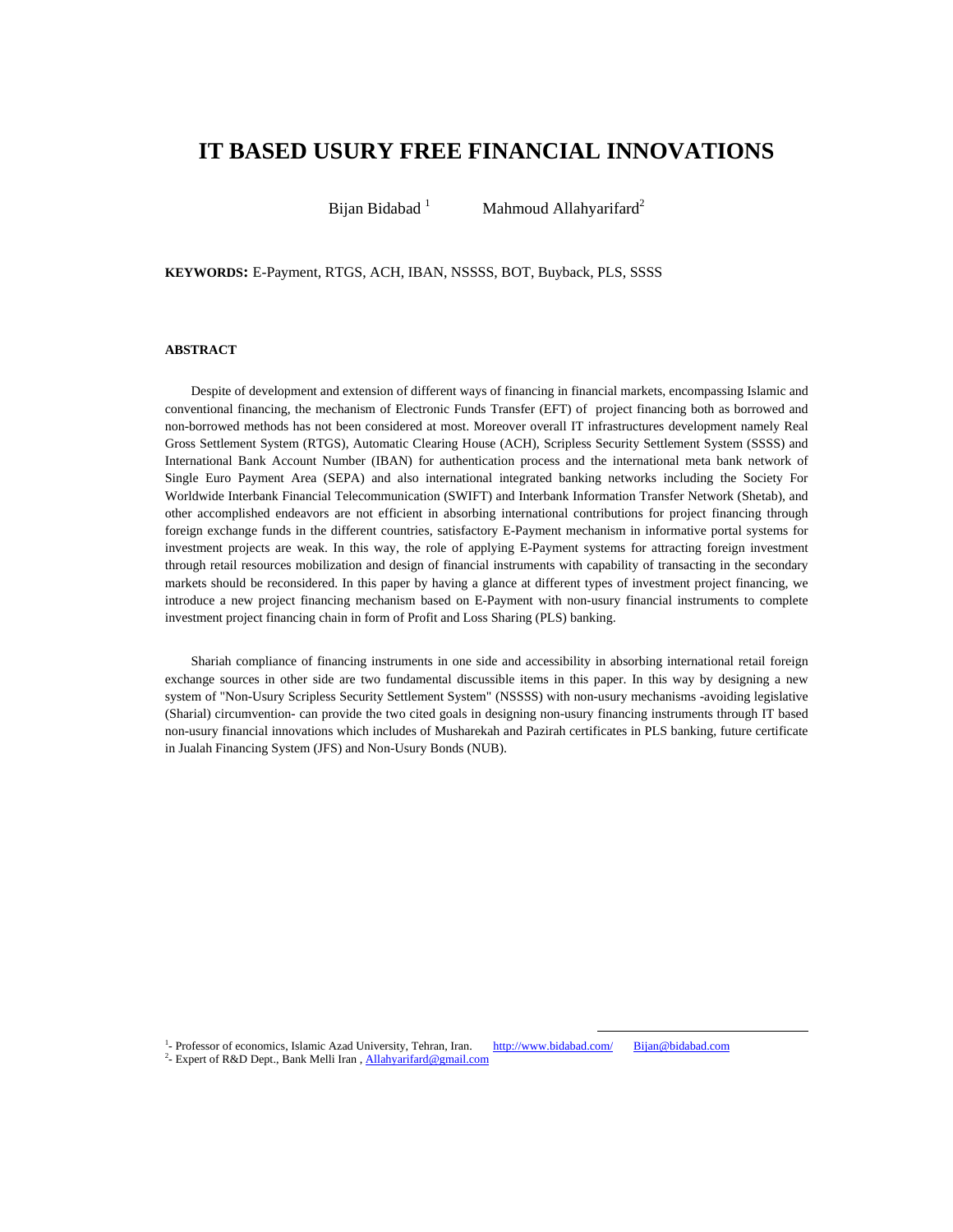## **1. INTRODUCTION**

Definitely, investment is a reliable method for accelerating economic growth and employment and could be applied as accelerator for speeding up economic growth and development. The foreign investment will be able to improve management systems, exchange of the economic experiments and importation and applying of new technology. Traditional financing methods for importation and injection of capital to investment projects do not suffice with respect to information and communication technology (ICT) progresses and development of international financial networking. The extending number of countries as members of the World Trade Organization (WTO) and tariff reduction policy, freedom of capital inflow and outflow based on capital rate of return are some significant reasons for existing hard competency over the products of the investment project at global markets. In this way, the significant endeavor of the entrepreneurs of the investment projects is to how finance and to reduce mark-up prices of the products and services. The Shariah based financial instruments in investment project financing and the theosophy of usury prohibition for stability and healthy of the financial and other related real economy markets are some main reasons of the enthusiastic attraction of the non-usury financial innovations with known characteristics.<sup>3</sup> On the other hand, increasing the volume of transactions obliges to trace financial transactions, the reality of transactions and avoiding from any circumvention, increasing speed, accuracy and decreasing of the mark-up prices and increasing financial efficiency are some main reasons for necessary role of information technology (IT) in Islamic financial markets.

In conventional financing approaches, either local or global, some instruments are used. Namely: local credit facilities, foreign exchange credit facilities, foreign exchange reserve fund, Musharekah bonds, convertible partnership bonds, specific long term investment deposit certificate, securitization and Sukuk for local financing and foreign exchange bonds, foreign resources finance from foreign banks, foreign direct investment, Public-Private partnership (PPP), buyback contracts, financing from international institutions of World Bank and development banks and export credit agencies  $(ECAs)^4$  are used for foreign financing.

The investment project financing are performed as borrowed method namely: finance, refinance, usance, security and etc. and non-borrowed as civil partnership and direct investment that we are discussing here. Then we are going to introduce some IT based new non-usury financial innovations.

## **2. BORROWED FINAMCING**

In the borrowed financing method, the principle and interest of the resources are guaranteed by the government. The borrowed financing encompasses the whole sorts of short term, middle term and long term credit lines in form of finance and refinance loans which are provided by international banks, non-banking financial and monetary institutions, Word Bank (WB), development and regional banks namely Islamic Development Bank (IDB) and other financial institutions and even governments. Issuance of the foreign exchange securities and Musharekah bonds are classified in borrowed financing category - in case of government guarantee of both principle and interest. In this method, buyers of bonds are not confronted with any risks and the paying back the principle and interest in this kind of debt based financing is an obligation for the issuer of the bonds (government). The traditional financing methods in Iran are as follows:

## **2.1 Securities or Musharekah Bonds**

 In Iran, non-usury financing instruments in form of Musharekah bonds (RLS) has been issued and taken into consideration in 1995 for the first time. Lack of IT based supervision mechanism and lack of its development around the world are some constraints to this kind of financing approach. The Iran's foreign exchange bonds issuance for foreign

 $3$  See:

بيدآباد، بيژن، تثبيت ادوار تجاري با بانكداري مشاركت در سود و زيان و اقتصاد اخلاق http://bidabad.com/doc/pls-business-cycles.pdf

<sup>4</sup> The Development Banks and Export Credit Agencies (ECAs) are private or semi-governmental institutions that are intermediates between government and exporters in export financing and can be as partner in financing, insurance and guarantee of project.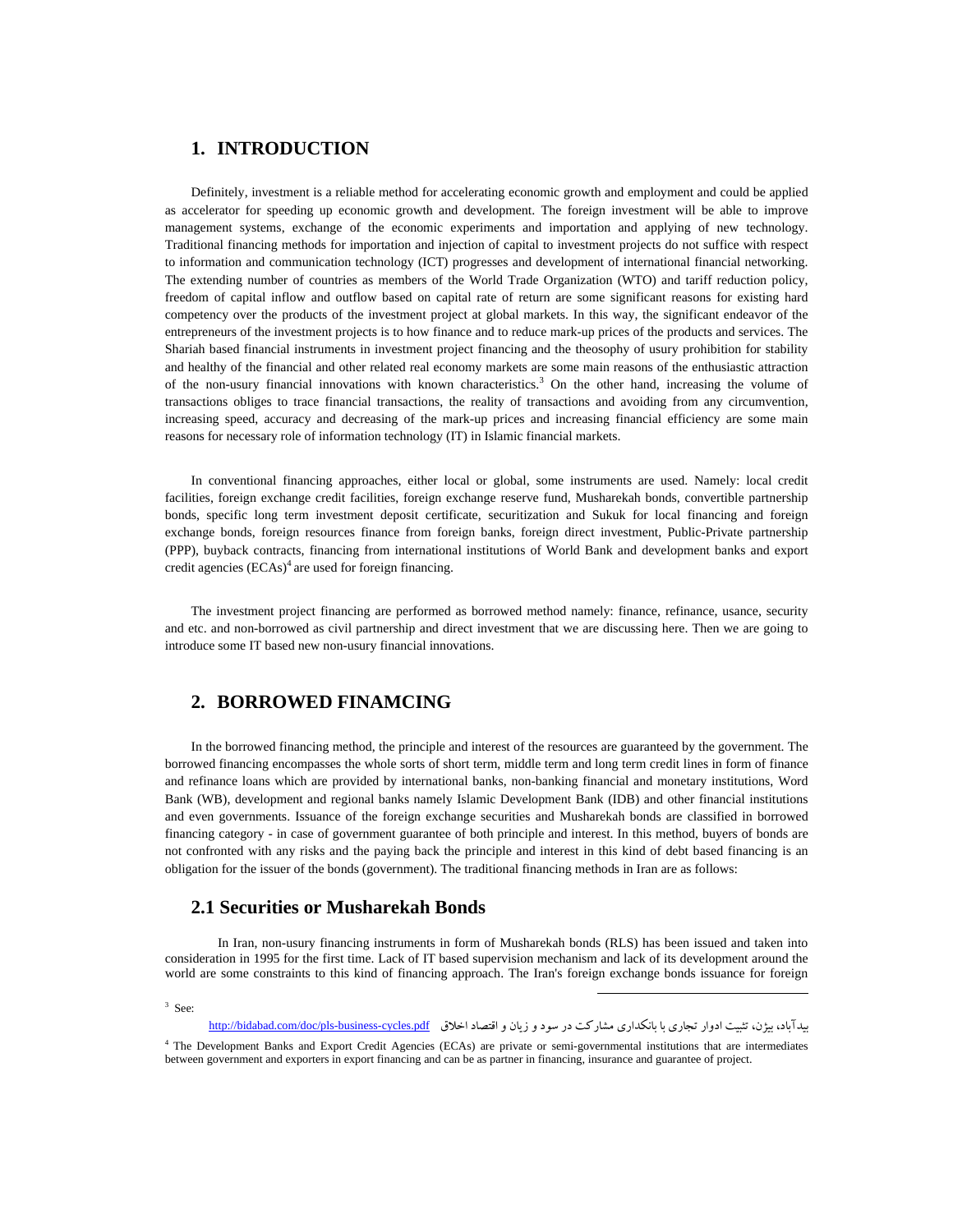countries, first time returns to the early 2000. Legal prohibition of the government to borrow from banking systems in order to make balance of her budget according to the context of 2002 annual budget law and also looking for diversified financing aim and being present at global financial markets were some reasons for issuance of foreign exchange bonds in Iran.

## **2.2 Certificate of Deposit (CD)**

Certificate of Deposit as public or specific deposits is known as other financing instruments. The financing through CD has been approved by the Central Bank of Iran (CBI) in 2001 to encourage investors to make short term deposit with transaction capability in secondary markets. Undeveloped secondary market with IT based mechanisms and also lack of required cultural and organizational development non-publicity requirements are some main reasons for not forming the secondary markets for this kind of securities. The foreign exchange CD also was considered on the basis of the CBI's back up in 2007 a foreign exchange financing instrument for absorbing the international resources particularly of Iranians resident at foreign countries at the of global financial crisis.

### **3. NON-BORROWED FINANCING**

Non-Borrowed financing includes those foreign resources that principle and interest return and risk of the investment are to be transferred to investors and the government has no commitments against any parties. Acceptance of the whole risks by the investor, nom-increasing government commitments, application of new technology, managing improvement are some efficiency characteristics of the non-borrowed financing. Although non-borrowed financing follows the debt market position, but since the financial resource provider has participates with both profit and risk of investment so it is comply with non-usury transactions characteristics and as a result the Islamic countries interested to apply this method to finance the projects.

Generally, different types of non-borrowed financing methods in different Islamic countries are as follows:

### **3.1 Sukuk**

Debt markets is an inseparable part of financial sector but due to Riba (usury) prohibition according to jurisprudence of Islam, the countries who are looking for applying non-usury transactions to meet their financial needs have planned to develop substitute financial instruments for debt market complying with non-usuric transactions criteria. In result, the last recent years, the Islamic debt based bonds namely Sukuk has had significant growth and plenty of them were issued by corporations and governments around the world. Based on AAOIFI standards (2004) over 14 types of Sukuk have been recognized and introduced recently. The most popular types of Sukuk are: Ijarah Sukuk (in assets), Estesna sukuk (in projects), Murabah Sukuk (in ownership cases in debt), Musharekah Sukuk (in trade) and Estesmar Sukuk (in investment). Some of this type of Islamic bonds has been issued in huge volumes by some Islamic countries and organizations namely Malaysia, Bahrain, Dubai, Pakistan, IDB and etc. Marketability of these bonds in the secondary market depends on quality evaluation processes of the assets and existing IT-based and e-payments transacting infrastructure. The Sukuk issuance with marketable capabilities has been considered across stock markets of the Islamic country markets.

The significant point of Sukuk issuance is that in spite of prohibition of usury, in calculating profit the usury mechanism is used and the rate of return of this asset is the same as fixed interest rates of Libor plus risk premium or similar margins that somehow instills usury-doubt into mind.

## **3.2 The Islamic Zero Coupon Bond**

This kind of bonds has not any coupon for paying profit during the investment period from issuance time up to maturity, and the issuance is based on discount mechanism and is popular in Malaysia. Although up to maturity no profit is paid but the rate of return of these securities can be calculated through difference of the par value and discounted price. The Islamic zero coupon security is conducted on the basis of transaction contract (Bai' Contract) and it is transacted on credit then cash with discounting. This transaction is a kind of circumvention and enters to usury realm as some jurists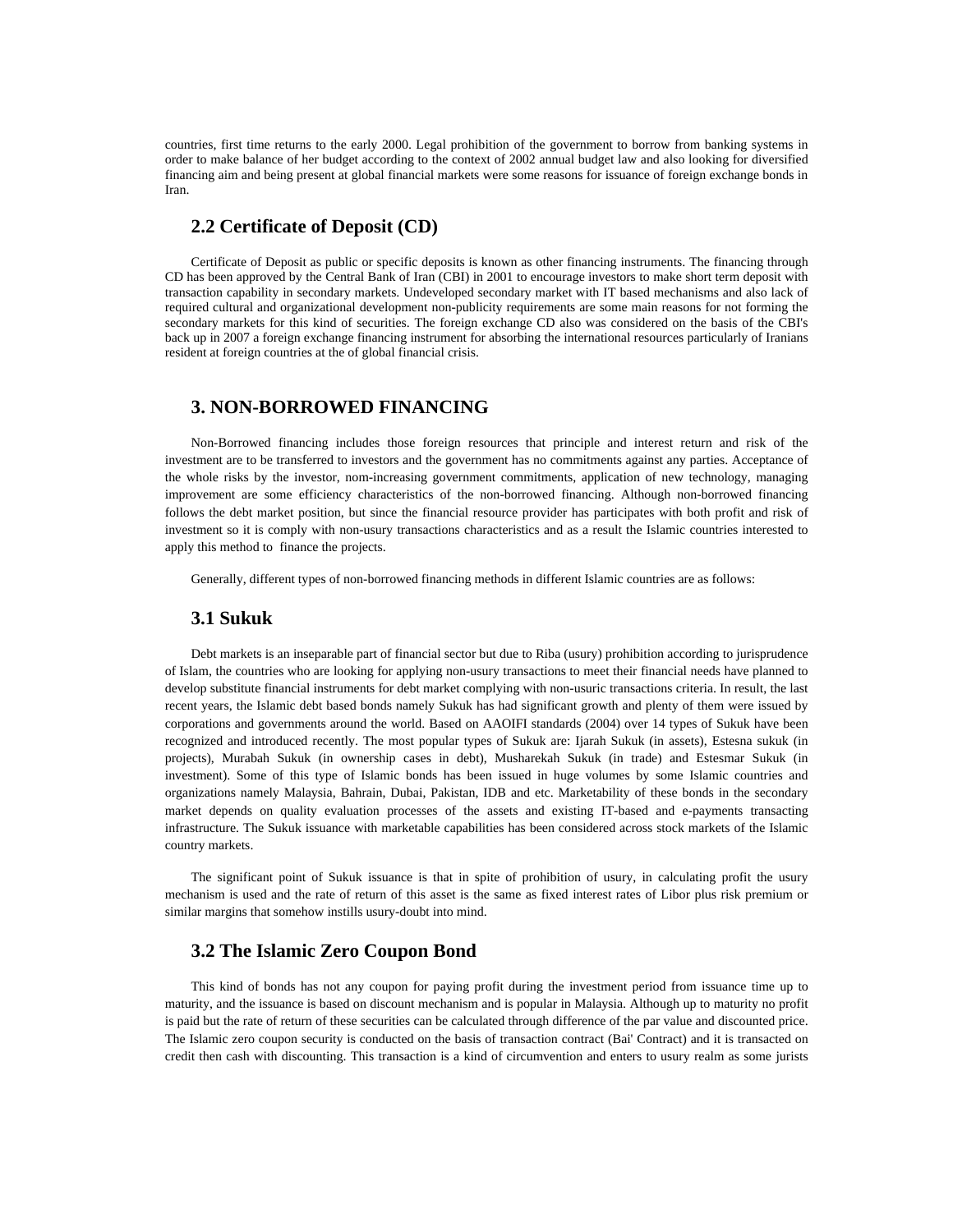protest.

## **3.3 Direct Investment**

Direct investment is another project financing method based on foreign exchange resources. In Iran, The Organization for Investment and Economic & Technical Assistances set up internet based database software which brought the information from the government and private corporations projects proposed to this organization in a separate collection to encourage foreign investors and financers. Therefore, the foreign financers or investors can make decision on each project profile through this internet based portal and it is possible to choose any project for financing or participate through them. This endeavor is just informative and e-payment and financing processes through the foreign retail funds are not engaged in. Lack of available financial instruments in convenient processes and marketable bonds transaction mechanism in primary and secondary markets based on information technology are of extant constraints alongside of the projects financing through the foreign exchange resources in Iran.

## **3.4 Indirect Investment**

The different types of indirect investment for investment project financing considering the type of contracts are: buyback, public private partnership (PPP) and civil partnership as follows:

### **3.4.1 Buyback**

In manufacturing projects, finance of construction and equipping processes of enterprises could be conducted through Buyback contracts. That is the buyer of machines and technology prepares required resources through pre-sales of the future goods and services to the equipments producer instead. In buyback contract, the entrepreneur of the projects make an agreement with financers on pre-sales of produced goods and services instead of refund and will pay back the money in a particular duration with determined prices. This approach due to preventing foreign exchange outflow from country and preserving balance of payment (BOP) position is attractive for the governments.

#### **3.4.2 Public Private Partnership (PPP)**

Public Private Partnership (PPP) is an important financing method for infrastructural projects. In this method, the whole processes of: design, construction, financing and operation entirely are considered. The government donates the privilege of the operation of the project to the concessionaire for duration. The concessionaire can d be a corporation or consortiums of corporation. The required guaranty and refund for this kind of financing will be based on the cash flow of the project outcomes. This type of financing entails Limited- Recourse or Non-Recourse rights to the government.

#### **3.4.2 Civil Partnership (Musharekate Madani)**

According to the non-usury banking law - approved in 1982- civil partnership is defined as "to merge cash or noncash capitals that belong to different private or legal entities to get profit jointly complied with the contract". On the other words, Musharekate Madani is a contract that two or more persons who have a bilateral or multilateral agreement join their capitals for running a particular business to gain profit. In this financing bank is as a financer and the entrepreneur is her counterpart, and the partners gain some proportions according to their shares.

## **4. IT INFRASTRYCTURE REQUIREMENTS**

The payment process is a significant pillar for initiating and fulfillment of all commercial transactions among buyers and sellers. Development and extending different types of e-commerce -particularly business to consumer (B2C) and business to business (B2B)- is appropriate infrastructure for transactions of different asset based securities (ABS) either as Shariah complied or conventional transactions. So it is necessary to review required information technology infrastructure before spelling out IT based non-usury financial instruments transaction mechanisms in investment project financing. Generally, prerequisites and infrastructures for initiating the transactions at the primary and secondary markets are as follows: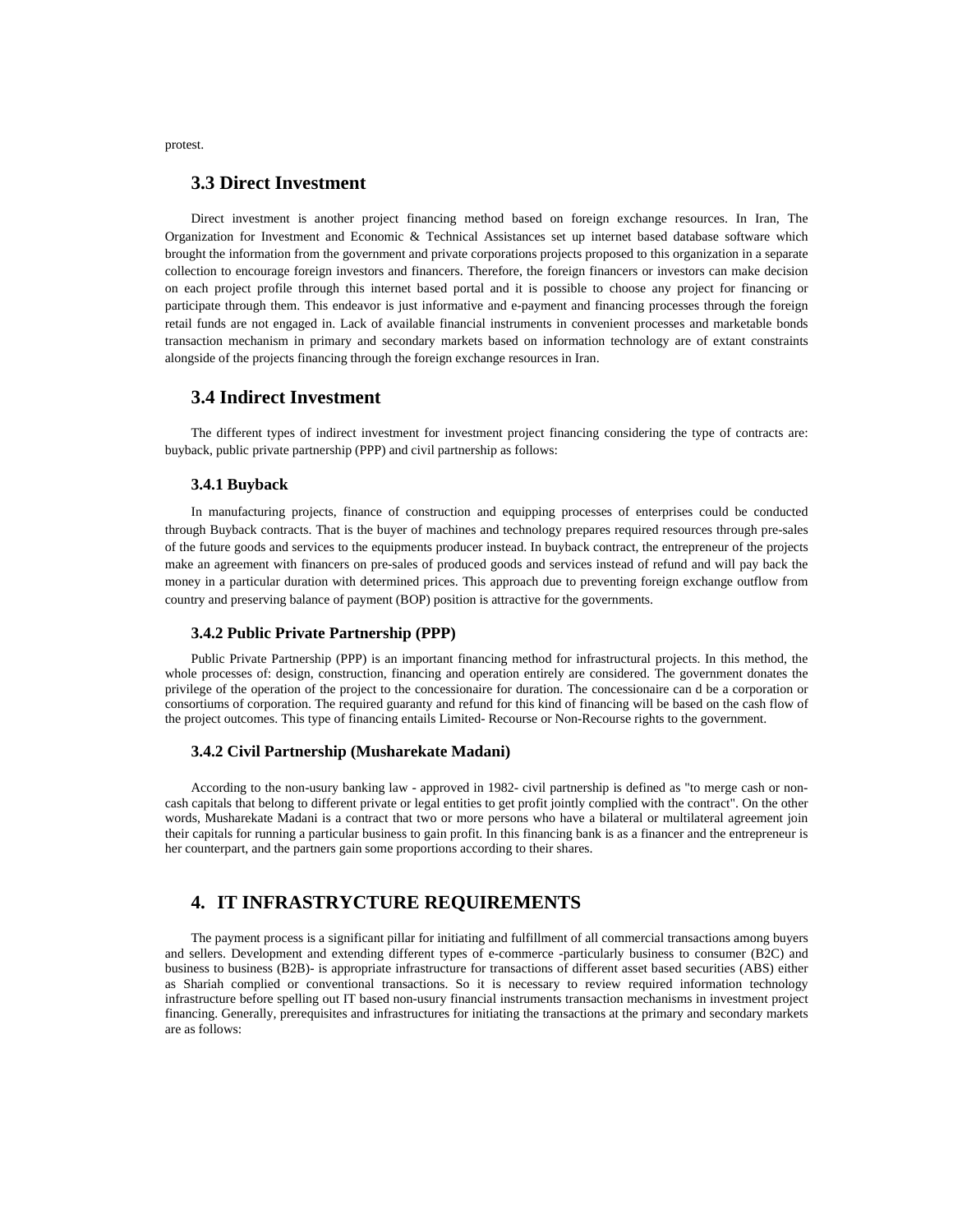## **4.1 Electronic Fund Transfer (EFT)**

#### **4.1.1 Automated Clearing House (ACH)**

Automated clearing house (ACH) is a system implemented for retail payment and whole interbank transferring processes in huge volume automatically. Transactions settlements in this system are done by batch at a scheduled time (usually at 24 O'clock). The members' banks can issue direct credit transactions<sup>5</sup> or direct debit transactions<sup>6</sup> by submitting a batch file which contains different transactions order to the counterpart bank. In this system the creditor or debtor accounts of the customers are transferred on the basis of International Bank Account Number (IBAN).

#### **4.1.2 Real Gross Settlement System (RTGS)**

The real gross settlement system (RTGS) is a system for payment and transferring high and time-based payments. The central banks mostly are the owner of this system. For transferring of money, it isn't compulsory to have an account in destination bank and it is just enough to have an account in remittance bank for funds transferring. The RTGS is a noncash transferring system.

#### **4.1.3 Scripless Security Settlement System (SSSS)**

This system is designed for banks' liquidity management and transacting short term assets as: securities, derivatives like futures and options to provide required liquidity. Adding and saving of the records of the securities owners, transferring the ownership, transacting and repurchasing securities and bonds, authentication of securities owners, issuance of paperless digital securities in an integrated information systems are some of functionalities of this system. Paying and withdrawing funds for transaction of securities are done through RTGS. The banks at most, to prepare required liquidity, sell their bonds to the central bank at the early hours of working time and then repurchase the bonds in case of redundant funds automatically through the RTGS that is hold beside the central bank.

### **4.2 Authentication Mechanism**

#### **4.2.1 International Bank Account Number (IBAN)**

IBAN is an identifier that defines a unique specific banking account number over the world. This identifier is compatible with international standard of ISO 13616:2007. IBAN creates equal banking account number identification across the world for simplifying interbank transactions.

#### **4.2.2 Basic Bank Account Number (BBAN)**

BBAN is just the same ordinary customer account number. In other words, this identifier is an exclusive account number that specifies a specific account across a unique bank. In applying ACH, it is necessary to transfer the account number of payer and payee across the banks on IBAN. So up to spreading IBAN among the customers, it is not compulsory to know both own and payee account numbers on IBAN basis but they will be able to use the services of this system through BBAN or generating the IBAN through the website of the customer's bank.

## **4.3 Electronic Funds Transfer (EFT) Experiences**

### **4.3.1 The Society for Worldwide Interbank Financial Telecommunication (SWIFT)**

The SWIFT electronic fund transfer in Iranian banks is done in this way that the remitting bank after tracing the bank of beneficiary and her SWIFT number transfers the amount through the subsidiary branch or agent of the bank. In case of lack of subsidiaries or agents banks over the world the transferring process is done through other agents that have subsidiary or a second agent in the beneficiary's bank country. High commission in this case in the beneficiary's bank country and then long duration remittance process are weak points of this kind of electronic fund transfer in Iran. The authentication process would be possible in case of having SWIFT number.

 $5$  This is a payment method that the account holder permits the bank to withdraw the corresponding amounts from the owner's accounts in particular times then to credit other specific account in other banks.

 $6\text{ It}$  is a kind of funds transferring that account holder permits the bank to withdraw the considered amounts in particular times from other accounts in different banks and then credit them into the account number of the customer. Performing this conduction depends on the multilateral agreements between debtors and creditors.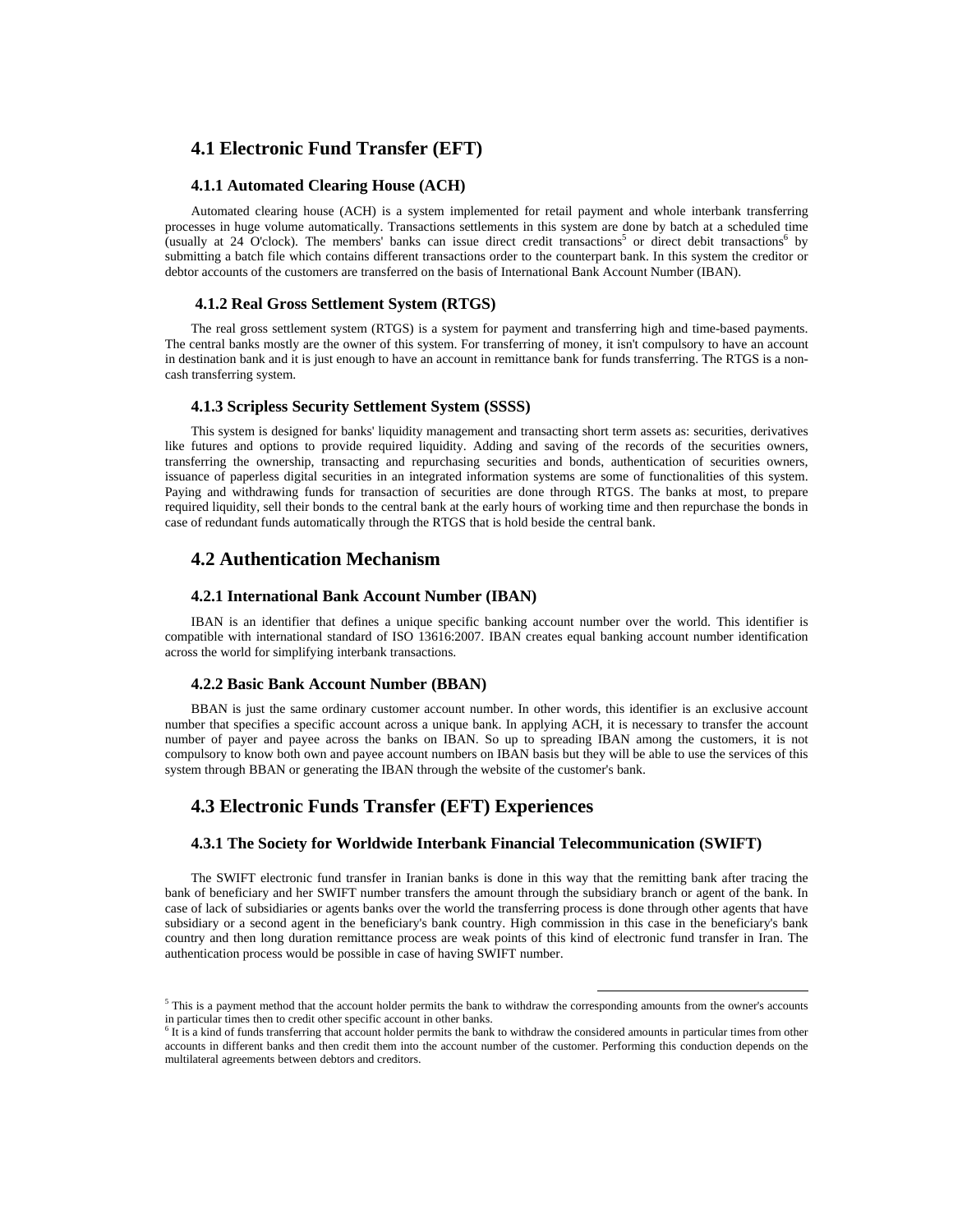### **4.3.2 Interbank Information Transfer Network**

This network is known as Interbank Switch Center and it is called Shetab in Iran. This center has been running since the end of 1991. The card services center connects the whole Iranian banks including government and private banks and even non-bank financial institutions and this network prepares authentication possibility for customers who want to transfer or pay. The card holder of every member bank can utilize e-banking services and products of the other banks and non-banking financial institutions. Hence the whole automatic teller machines (ATM) and the EFTPOS devices of Shetab member banks which connected to this center can offer the services to the customers of the other banks. In addition, it decreases the investment costs and subsequently the required expenditures of banks provide extensive services for customers.

### **4.3.3 Arab Payments and Securities Settlement Initiative (API)**

World Bank in co-operation with Arab Monetary Fund and Regional and International Organizations established the Arab Payments and Securities Settlement Initiative (API). This organization encompasses 22 countries who are members of the International Arab Fund and established with the purpose of evaluating and strengthening of the payment systems among Arab countries to improve soundness, efficiency, integrity and creating long term organizational capacity in the region for supporting development of security settlement and reimbursement systems.

## **4.3.4 PAYPAL**

 Paypal is a global and secure payment method known as peer to peer (P2P) system. This kind of global payment possesses the following advantages:

- Merchants pay low fees; individuals pay nothing
- Interest paid on deposits
- Mass (bulk) payments is possible
- Business model: fees + float
- FDIC<sup>7</sup> pass-through insurance
	- o Against bankruptcy of Paypal
	- o Different protection for fraud
	- Mobile payments support
- Penetration in USD, CAD, GBP, EUR, JPY, AUS
- B2C and B2B support

## **5. NON-USURY SCRIPLESS SECURITY SETTLEMENT SYSTEM**

This system is considered for transaction of Musharekah (partnership) and Pazireh (subscripted) certificates at the Profit and Loss Sharing (PLS) banking system and the other Non-usury financial innovations along with PLS banking namely, Future certificates, Non-usury Bonds and Islamic Securities. The significant difference between NSSSS and SSSS is in securities transaction mechanism. Somehow the transactions and processes of securities settlement at the NSSSS is based on usury-free transactions, while the Scripless Security Settlement System (SSSS) is based on conventional usury transactions mechanism. A model of this system is developing by the Bank Melli Iran titled by Profit and Loss Sharing Banking System and will be operational in near future and is in the stage of computer program coding<sup>8</sup>. Generally the specifications and capabilities of this system are as follows:

- Performing E-payment processes through the Banks' cards of the Shetab network or through reputable global cards namely VISA, Master and American Express (needs necessary agreements and connectivity to the cards ports of the e-payment service providers).
- Multi currency support
- Multi language support
- SWIFT connectivity and connect to other e-payment service providers switch namely PayPal (needs necessary agreements with cards issuer and EFT service providers as well)
- Applying ACH for retail payments and RTGS for bulk payments using IBAN and other integrated

<sup>7</sup> Federal Deposit Insurance Corporation (FDIC)

<sup>&</sup>lt;sup>8</sup> This system is supervised and controlled by the PLS expert committee of Bank Melli Iran and is designing by Sadad Co. For more information see the following links:

http://89.235.64.138/Fa/FirstPage.aspx

http://89.235.64.138/PLSManagerPanel/Loginpage.aspx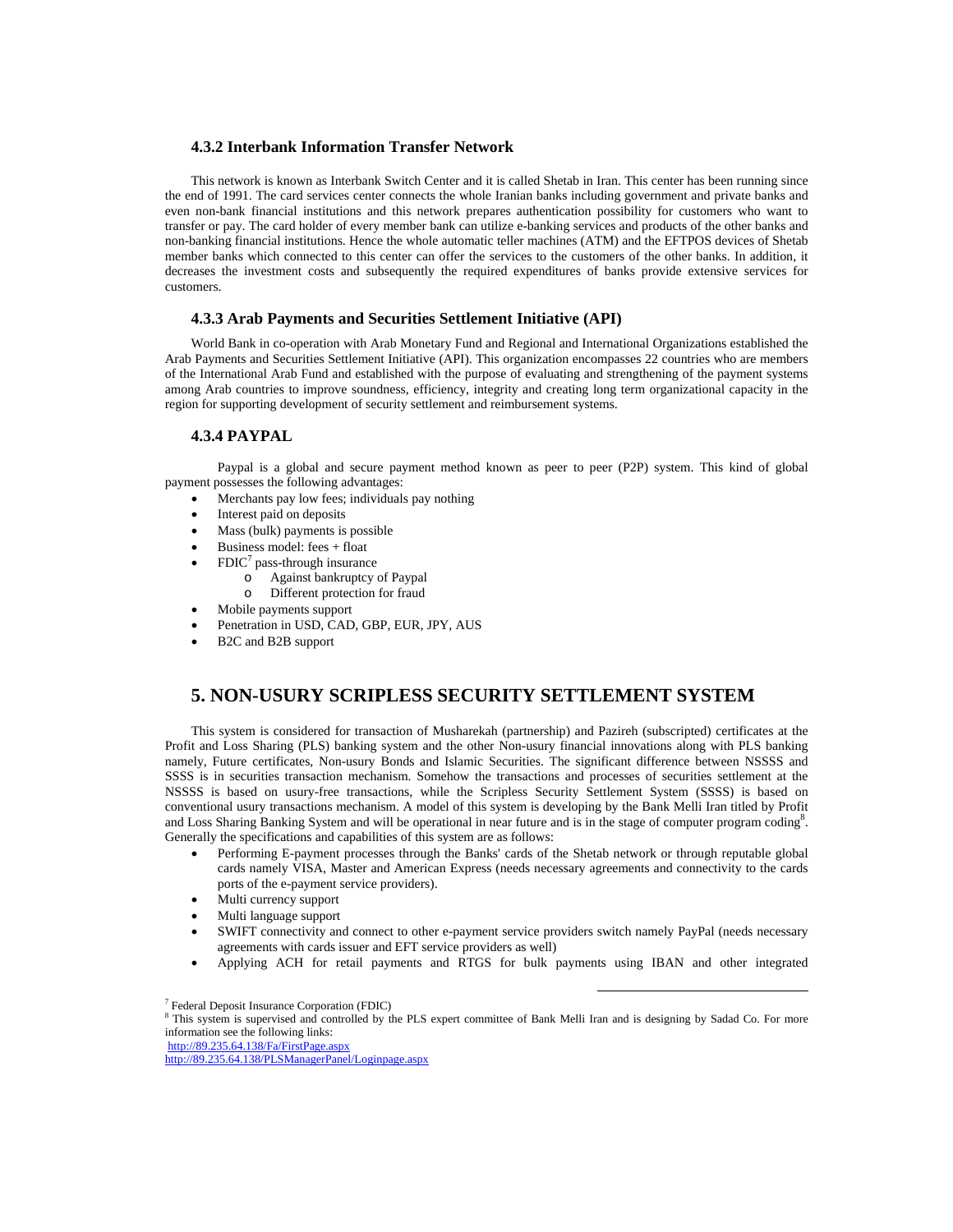authentication facilities.<sup>9</sup>

- Publicity and designing different e-shelving rack for offering Islamic securities
- Buyer and seller queues and offered prices monitoring
- To dispose the auction and doing final transaction of Non-usury bonds based on competitive prices
- Automatic refund and pay back after quitting the auction at the end of auction schedule or before auction and admitting the offered upward prices for retake part for the new auction.
- Compatible with the other financial systems and subsystems and integrity with core banking.
- Accounting operations, input data records, customer desktop monitoring, record and processes tracing, accounting and auditing.
- Management reports and decision support system (DSS) for different managements, experts and customers levels and request by a parametric report generator system.
- Comparison of different business opportunities in view of expected profit, maturity date, capability and capacity of the entrepreneurs and other effective specifications of risks and returns.
- Systematic risk management including liquidity, credit, operation and market risk
- Designing bulk and basket for defined financial certificates.
- Analytical and fundamental analysis features and financial engineering.
- Coding of the certificates based on international standards.

Transactions in this system are based on some of non-usury financial innovations as follows:

## **5.1 IT Based Non-Usury Financial Innovations in NSSSS**

The IT role in fulfillment of non-usury financial innovations is inevitable<sup>10</sup>. On the other words, IT infrastructures in different dimensions namely ACH, RTGS, NSSSS and IBAN give rise to development of the markets of this kind for Islamic financial innovations. Generally the designed Non-usury financial innovations are divided into three categories as follows:

### **5.1.1 Project Financing through Musharekah (Partnership) Certificates:**

The Profit and Loss Sharing (PLS) financial instruments titled by Musharekah certificate and also the IT-based prepared opportunities by IT subsystem namely NSSSS anywhere and anytime will absorb foreign capital for investing on different fixed time Musharakah projects. Value added creation, encouragement of creativity and innovation for running new projects, investment return based on real economy sector, no need to primary accomplished assets for issuance of the Musharekah certificates, anonym Musharrekah certificates and transacting capability across the world and marketablity of this kind of certificates before accomplishing the investment project are some specifications of this new financial innovation. ICT and web based services implementation for the purpose of tracing digital inflows and outflows of cash in form of multi-currencies funds for issuance of foreign exchange or local currency based Musharekah certificates and coordination with e-payment service providers all over the world are some solutions for going out from existing challenges of the project financing in both traditional usury-free and usury-bearing financing methods. By applying the new IT-based systems namely, the investors (depositors) authentication and recognition system amid them IBAN and designing of e-payment services as same capabilities as PayPal in the internet based secondary market portal in PLS banking can afford to apply and absorb retail foreign exchange funds across the world for the purpose of the introduced projects financing. This solution makes customer free from having a local account number weather in the operator bank or the whole set of banks that are members of the Shetab network. In case of physical transferring of foreign exchange funds it is possible to employ the ACH or RTGS<sup>11</sup> services as well. Although in short term due to imposition of global sanctions against Iran it is not possible to have necessary agreements with e-payment service providers namely PayPal so in this respect the IT based environment can be prepared by the defined mechanism and it is possible to participate in investment projects all over the world. Transacting of the securities through NSSSS is based on

<sup>&</sup>lt;sup>9</sup> The integrated authentication system is compiling at the Organization and Skills Department of Bank Melli Iran under supervision of the PLS banking experts.

For more information see:

Bidabad, Bijan and Mahmoud Allahyarifard, "Implementing IT to fulfill the profit and loss sharing mechanism", Islamic Finance News (IFN) Journals, Vol. 3, Issue 3, 6<sup>th</sup> February 2006. http://bidabad.com/doc/summery-pls-it-1.pdf

Bidabad, Bijan and Mahmoud Allahyarifard, "IT role in fulfillment of profit and loss sharing", Proceeding of The 3rd International Islamic Banking and Finance Conference, Monash University, Kuala Lumpur, Malaysia,  $16<sup>th</sup>$  and  $17<sup>th</sup>$  November 2005.<br>http://www.bidabad.com/doc/english-pls-5.pdf

<sup>&</sup>lt;sup>11</sup> For more information see: Bidabad, Bijan and Mahmoud Allahyarifard, "IT Role in Fulfillment of PLS Mechanism (Islamic Banking)", New Economics and Trade Journal, No 3, Winter 2005, pp 1-37. http://bidabad.com/doc/english-pls-5.pdf

http://prd.moc.gov.ir/jnec/farsi/3rd/Article2.pdf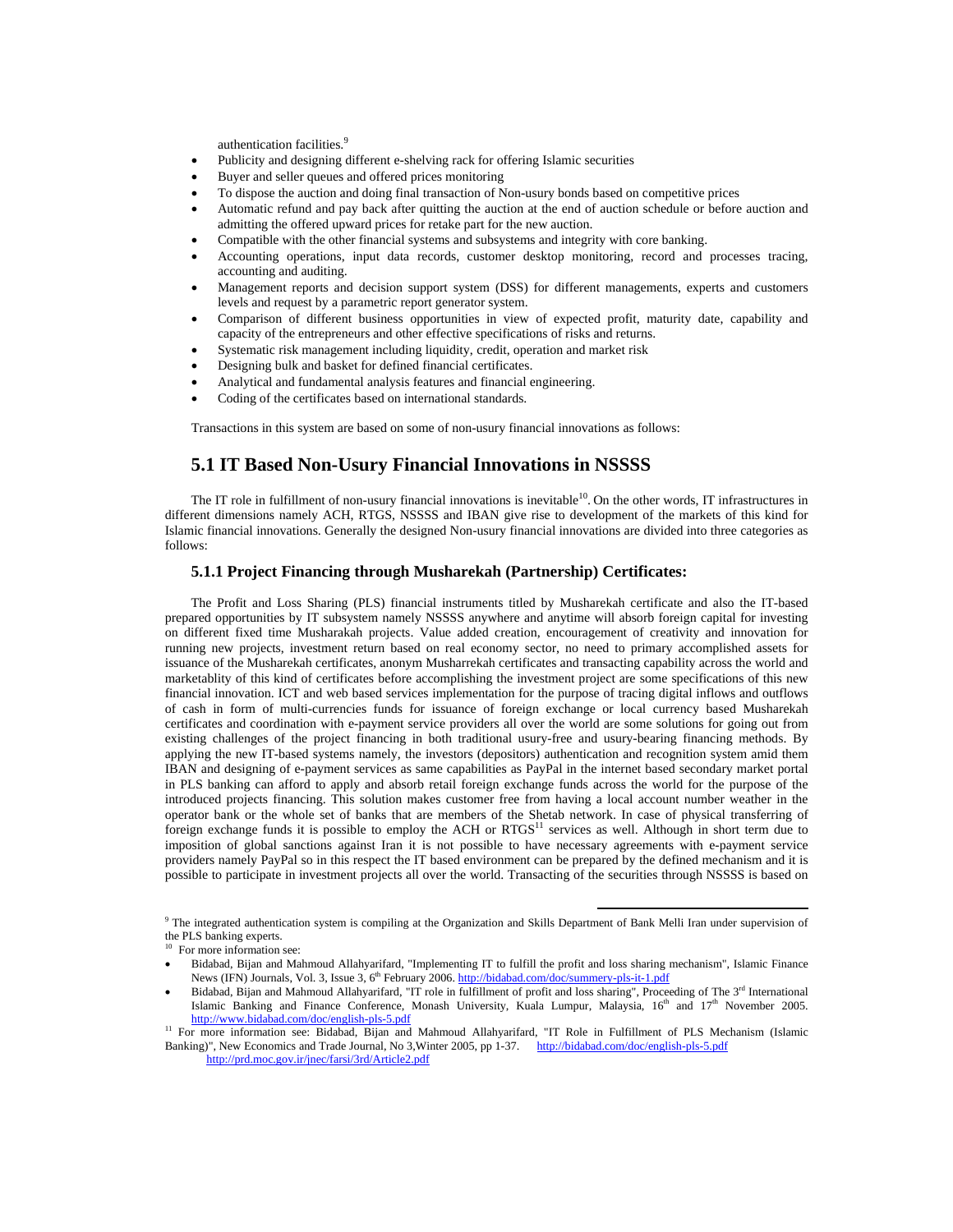competitive price and securities owners (suppliers) and buyers (demanders) can offer competitive prices until auction time. The par value of this certificate is equal to the first time offer in the primary market and up to maturity there will not be any payment as predetermined profit to the certificates' holders.

#### **5.1.2 Project Financing through Pazireh (subscripted) certificates in PLS Banking**

This method is entirely similar to Musharekah certificate procedure but a substantial difference is in difference between Musharekah certificates and Pazireh (subscripted) certificates specifications. Pazireh certificates are issued for endless manufacturing projects and at the end of the construction stage Pazireh certificate holder become shareholder of the entrepreneur's corporation. Whereas Musharekah certificates is settled at the end of accomplishment or construction stage $^{12}$ .

### **5.1.3 Future Certificates**

 Future certificate is another new IT-based financial innovation for financing required working capital of manufacturing units. It can be introduced as one of Islamic derivatives. The processes and executive operations of the future certificate is compiling at the Research and Development Department of Bank Melli Iran. By this financing instrument the required working capital for manufacturing units will be provided under supervision of the bank through making a financial relation between entrepreneur (producer) and buyer of certificate. The future certificate will be issued for goods (to be produced) as the same amount of required working capital just for one production period in favor of buyer and in charge of the entrepreneur (producer) through NSSSS. The certificates owner looks forward to maturity and get the cited goods otherwise may sell the certificate in IT-based secondary market (NSSSS) on competitive price.<sup>13</sup>

### **5.1.4 Non-Usury Bonds (NUB)**

Usury doubt of bonds in conventional banking is the mail reason for less development of Islamic financial markets. By this new financial innovation, Non-usury Bonds are designed and issued. NUB's will be issued in par value and can be transacted through NSSSS. The market transaction of these bonds is based on auction which is done by implementing the IT based system. Riba prohibition is substantial reason for eliminating conventional treasury bonds from monetary policy instruments in Iran. IT role with defined mechanisms in the Non-usury scripless securities settlement system (NSSSS) and with respect to defined transacting mechanism would revive treasury bonds with non-usury specification and be known as significant monetary instruments improvement.<sup>14</sup>

<sup>12</sup>For more information see:

 بيدآباد، بيژن و ژينا آقابيگي، مهستي نعيمي، آذرنگ اميراستوار، سعيد صالحيان، سعيد نفيسي زيده سرايي، عليرضا مهديزاده چلهبري، بيژن حسينپور، سعيد شيخاني، محمود الهياري فرد، محمد صفاييپور، ناديا خليلي ولائي. طرح تفصيلي بانكداري مشاركت در سود و زيان (PLS(، اداره تحقيقات و برنامهريزي، بانك ملي ايران، .1387

 بيدآباد، بيژن و محمد صفائي پور، چارچوب بازار الكترونيكي معاملات گواهي مشاركت/پذيره در قالب طرح مشاركت در سود و زيان (PLS(. پنجمين همايش تجارت الكترونيكي، 3-4 آذر ،1387 وزارت بازرگاني، تهران.

http://www.ecommerce.gov.ir/EArchive/EArchiveF/Item.asp?ParentID=43&ItemID=182 بيژن بيدآباد ومحمود الهياري فرد،حسابداري مشاركت در سود و زيان (PLS(.

بيژن بيدآباد ومحمود الهياري فرد، مديريت دارائي و بدهي (ALM (در بانكداري اسلامي. pdf.farsi-alm/doc/com.bidabad.www://http

بيدآباد، بيژن و محمود الهياري فرد، سازوكار عملياتي بانكداري مشاركت در سود و زيان (PLS (معرفي ابزارهاي مالي گواهي مشاركت و گواهي

پذيره با كارائي بين المللي، ارائه شده به دومين همايش خدمات بانكي و صادرات27، مهر 1387 ، بانك توسعه صادرات ايران، تهران، ايران

http://bidabad.com/doc/PLS-Banking-7.pdf

http://bidabad.com/doc/PLS-Banking-Export-Deveopment-Bank-2.ppt

 بيدآباد، بيژن و محمود الهياري فرد، فناوري اطلاعات و ارتباطات در تحقق سازوكار مشاركت در سود و زيان (PLS) (بانكداري اسلامي)، فصلنامة علمي- پژوهشي اقتصاد و تجارت نوين، سال اول، شمارهٔ سوم، زمستان ۱۳۸۴، صفحات ٣٧- ١

http://www.bidabad.com/doc/pls- it-2

http://prd.moc.gov.ir/jnec/farsi/3rd/Article2.pdf

http://bidabad.com/doc/Pls\_it-fa.pdf

<sup>&</sup>lt;sup>13</sup> Bidabad, Bijan, Mahmoud Allahyarifard, "Future Certificate". Forthcoming.

<sup>&</sup>lt;sup>14</sup> Bidabad, Bijan, Mahmoud Allahyarifard, Mahnaz Rabiei, "Non-Usury Bonds", Forthcoming.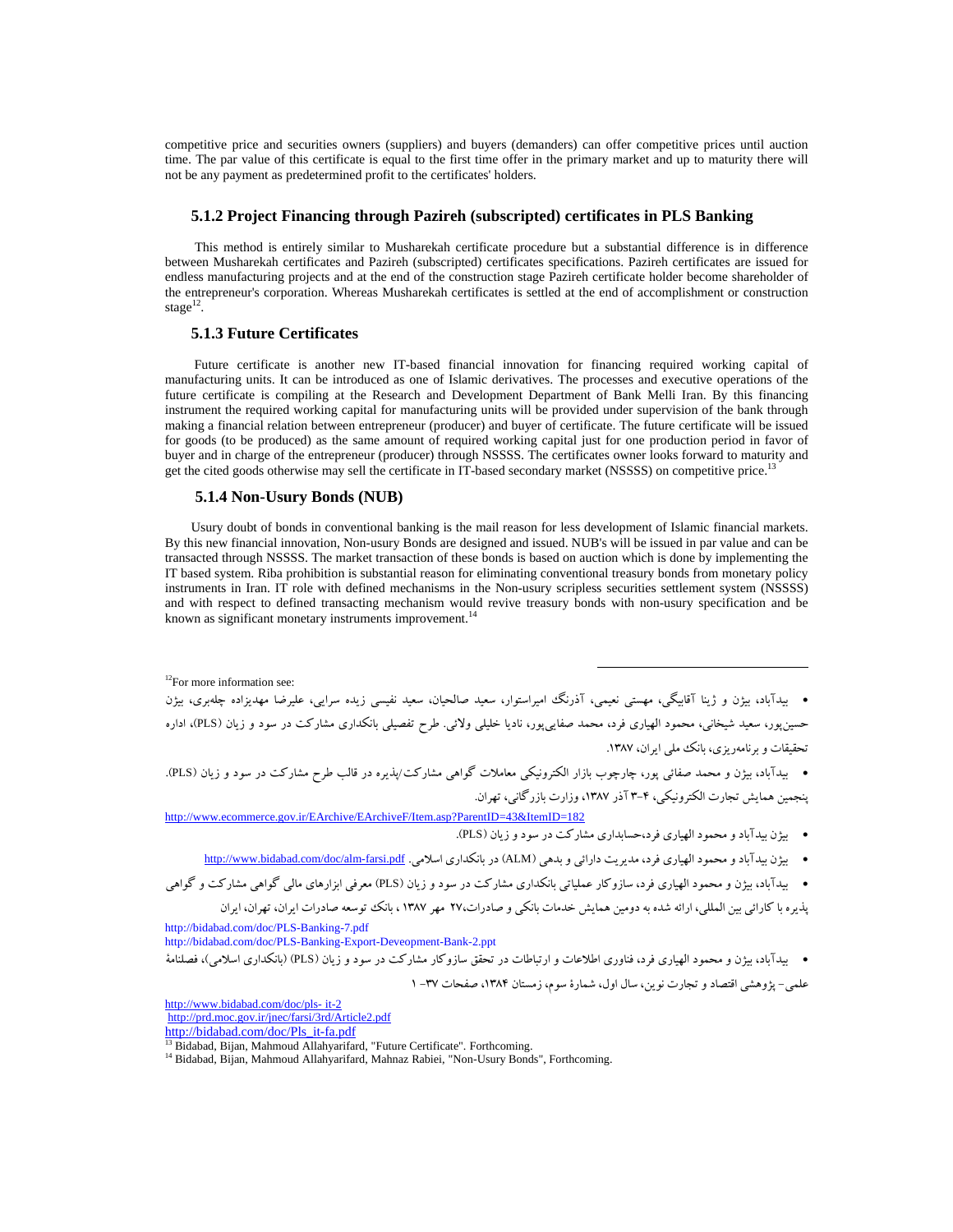## **6. CONCLUSIONS AND PLICY RECOMMENDATIONS**

Despite of throughout extending Islamic financial markets particularly in Malaysia the current transacting practices and mechanisms of Islamic financing instruments are protested by some jurists and Islamic economists. By scrutinizing transacting process of Islamic securities, usury signs can be found in them easily. Amid the investment project financing procedures whatever compatible with non-usury transactions are known as non-borrowed financing approach. For participating of financer in driven risk and return of investment and for applying the debt equity mobilization beyond the borders due to scarcity of this significant investment factor, development of IT infrastructures with giving priority to the theosophy of usury prohibition is inevitable. Hence, actualizing of transactions while avoiding from any circumvention and also extending and development of Islamic financial markets entail implementing IT-based infrastructures, which encompasses ACH, RTGS, NSSSS and IBAN and also development of Meta banks, integrated and global networks namely SEPA, SWIFT, SHETAB and accomplished endeavors for absorbing global participations to project financing through foreign exchange funds. Shariah compliance-based transactions of financing instruments on one hand and accessibility to global retail foreign exchange funds on another hand will be two fundamental factors in the recent Islamic financial instruments innovations. In this way by designing new system of NSSSS with non-usury transactions mechanism it is possible to avoid from any circumventions by implementing new It-based non-usury financial innovations including Musharekah and Pazireh Certificates in PLS banking, Future Certificates in Jualeh Financing System (JFS) and Non-Usury Bonds (NUB) for liquidity financing and monetary policies.